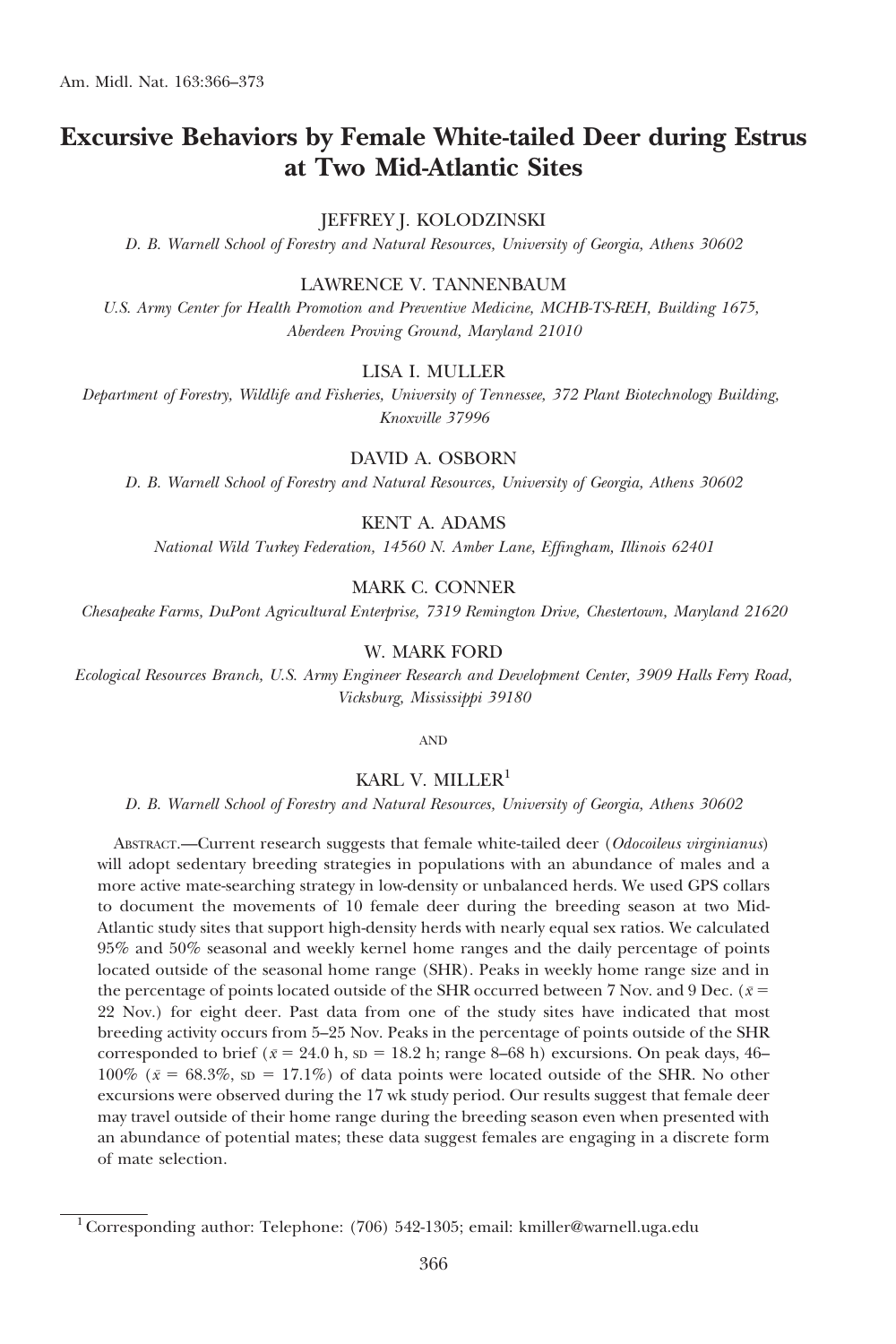#### **INTRODUCTION**

Conventional knowledge suggests that female white-tailed deer (*Odocoileus virginianus*) likely play a passive role in mate selection. However, Ozoga and Verme (1975) reported increased activity among penned females just prior to conception, providing the first evidence to suggest that females may play a more active role in breeding related activities. Subsequent research has reported increased activity or home range expansion among females during the rut (Labisky and Fritzen, 1998; D'Angelo et al., 2004), including large excursions outside of their home range at the estimated time of conception (Holzenbein and Schwede, 1989; Sawyer et al., 1989; Labisky and Fritzen, 1998; D'Angelo et al., 2004). Presumably, these excursions are efforts by females to find suitable mates. In contrast, other studies have reported decreased activity or constricted home ranges among females during rut (Ivey and Causey, 1981; Holzenbein and Schwede, 1989; Beier and McCullough, 1990).

Changes in activity levels at the time of estrus seem to be related to the presence or absence of suitable mates. Holzenbein and Schwede (1989) hypothesized that in highdensity populations with an abundance of mature males, females would use their core areas more frequently during estrus to be predictably found by males. However, in low-density populations or when relatively few mature males are present, females would need to actively search for prospective mates to ensure successful breeding.

Many deer populations have female-biased sex ratios due to greater male mortality rates (Nelson and Mech, 1986). Under these conditions, females may need to invest significant energy in mate-searching behaviors. In contrast, recent deer management efforts to promote more-balanced herds with mature male age structures should result in more energy-efficient, sedentary breeding behaviors among females. However, even with a balanced sex ratio, D'Angelo *et al.* (2004) reported excursive behaviors among females at the purported time of estrus in a South Carolina deer herd, perhaps due to the low deer density  $(\sim 5 \text{ deer/km}^2)$  on the study area.

Although the suggestion that female deer will use the most energy-efficient strategy to breed has support, some studies offer conflicting results. Sawyer et al. (1989) documented large excursions by three female deer in an unhunted, high-density Georgia deer population. Holzenbien and Schwede (1989) also observed a large excursion by a single female under high-density conditions on a Virginia study site.

The movements of adult female deer during rut in populations with an abundance of adult males remains unclear. To help better understand the movements of female deer, we designed our study to investigate rut-related movements of adult female deer in two moderate-high density, hunted deer populations with an abundance of adult males.

## STUDY SITES

Our study was conducted at Chesapeake Farms (CF) in Kent County, Maryland and the Great Cypress Swamp (GCS) in Sussex County, Delaware. Chesapeake Farms is a 13.4-km<sup>2</sup> research and demonstration property owned by Dupont Agricultural Enterprise. Tomberlin (2007) characterized CF as 50% forested (primarily oak (Quercus spp.)/hardwood),  $33\%$ agricultural fields (primarily soybean and corn),  $14\%$  managed wildlife habitat and  $3\%$ impoundments. The GCS, owned by Delaware Wild Lands Incorporated, is a  $44.5$ -km<sup>2</sup> unfragmented, low-lying, mixed hardwood forest containing sizeable stands of loblolly pine (Pinus taeda), surrounded by agricultural lands.

Both study sites supported deer densities between  $30-40$  deer/km<sup>2</sup> and were intensively managed by selective harvest guidelines to promote deer herds with nearly equal sex ratios and mature male age structures. Shaw (2005) determined the CF preharvest deer density to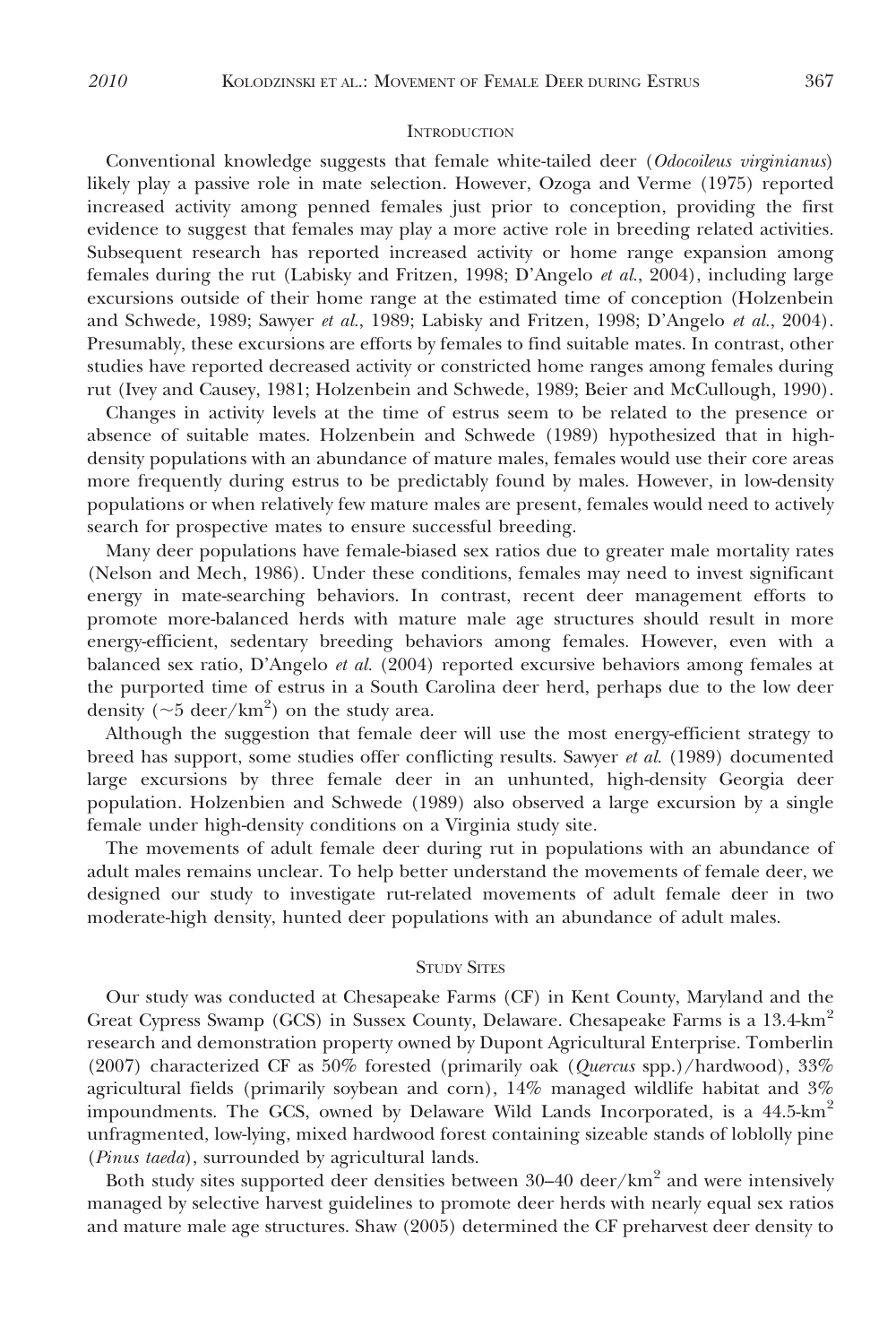be 33 deer/km<sup>2</sup>. In 2006, the CF deer population had a sex ratio near 1:1.5 (M.C. Conner, Chesapeake Farms, unpublished data). In 2005, the GCS area had one of the highest deer densities in Delaware, approximately 36 deer/km<sup>2</sup> (DNREC, 2006) and a camera survey in 2006 estimated the sex ratio to be near 1:1.

Although liberal, either-sex hunting permits were issued throughout most of the season in both states, CF and GCS allowed hunters to harvest one antlered deer per season. Hunters at GCS had the opportunity to harvest a second male after they harvested two females. Sixtyone deer were harvested at CF during the 2005 hunting season, of which 46 were females (G. R. Karns, unpublished data). Annual harvests at GCS typically ranged between 100–125 deer with a 75% female harvest (R. Haas, Delaware Wildlands Inc., unpublished data). The 2006 hunting season at CF opened on 15 Sept. and concluded on 29 Dec.; however, hunting at the Farm was focused between 24 Nov. and 8 Dec. Hunting seasons at GCS were from 1 Sept.–31 Jan., although shotguns and or muzzleloaders were only permitted 6–30 Oct., 10– 18 Nov., 9–16 Dec. and 13–27 Jan.

#### **METHODS**

#### CAPTURE AND DATA COLLECTION

We captured adult female deer ( $\geq$ 1.5 y old) at GCS (n = 3) from Feb.–Apr. 2006 and at CF ( $n = 5$ ) from Jun.–Aug. 2006 using a combination of free-darting and rocket nets. We used 3-ml transmitter darts (Pneu-dart Inc., Williamsport, Pennsylvania, USA) with a 7.0 mg/ kg Telazol<sup>®</sup> (Fort Dodge Animal Health, Fort Dodge, Iowa, USA)/6.5 mg/kg xylazine hydrochloride (Cervizine®, Wildlife Laboratories, Inc., Fort Collins, Colorado, USA) mixture to immobilize animals. Deer captured in rocket nets were immobilized with a  $10.7 \text{ mg/kg}$  ketamine hydrochloride (Ketaset®, Fort Dodge Animal Health, Fort Dodge, Iowa, USA)/2.2 mg/kg xylazine hydrochloride injection. Dosages were calculated assuming an average weight of 70 kg at GCS and 45 kg at CF., During immobilization, we monitored heart and respiration rates, treated minor injuries, lubricated eyes and blindfolded deer. We estimated deer ages based on dental eruption and wear (Severinghaus, 1949). We fitted deer with activated, Televilt Tellus® Basic, 5H1D GPS collars (Televilt/TVP Positioning AB, Lindesberg, Sweden). After being immobilized for 90 min, all deer captured through darting received a 400 mg injection of tolazoline hydrochloride (Tolazoline®, Lloyd Laboratories, Shenandoah, Iowa, USA) to reverse the effects of the immobilization agent. Deer immobilized with ketamine/xylazine were reversed with a similar injection after 30 min. We monitored all deer until they were fully ambulatory. Animal handling procedures were approved by the University of Georgia Institutional Animal Care and Use Committee (#A3437-01).

Collars were programmed to collect and store 3D GPS locations in the form of X, Y coordinates on their nonvolatile memory. The collars were programmed to collect 32 locations per day at equal intervals. The GPS collars were equipped with a VHF beacon that allowed for regular mortality checks. At the end of the study period, activation of a remoterelease mechanism caused functioning collars to fall from the animals. We used Televilt Tellus® TPM Project Manager software (Televilt/TVP Positioning AB, Lindesberg, Sweden) to download the data.

#### DATA ACCURACY

We filtered out all locations with dilution of precision (DOP) values  $> 6$  from each dataset. Because the collars failed to collect the needed satellite information, we were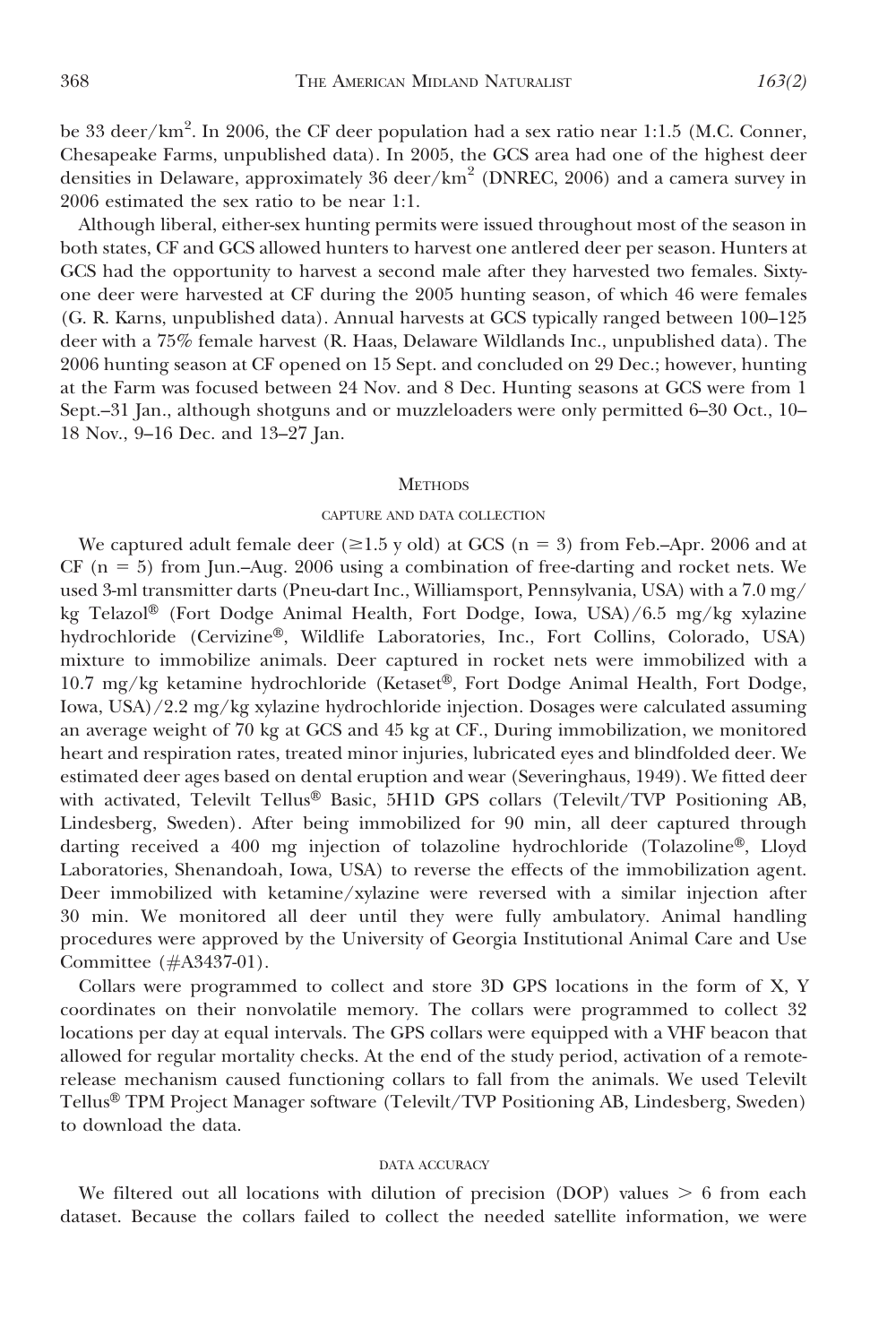unable to differentially correct the data. However, it is unlikely that differential correction would have had a significant effect (Dussault et al., 2001).

We assessed the accuracy of our data by placing an unused GPS collar at four different locations that were pinpointed on an aerial photograph and picked to represent the various habitats on the two study sites. The test collar collected data for 1–2 d at each location. We filtered the data as described above. We created buffer regions around each of the four locations and determined the percentage of data that fell within each region.

#### EXCURSIONS

Datasets contained 17 wk of data from 1 Oct. 2006 to 27 Jan. 2007. As a result of collar failure, one dataset contained data from 1 Oct.–11 Dec. 2006. We included two additional datasets from adult females previously collared at CF (Muller *et al.*, 2006) in our analyses. These deer were collared with Lotek GPS-2200 GPS Collars (Lotek Engineering, Ontario, Canada). One dataset spanned from 1 Oct.–22 Nov. 2001 and collected 6 locations per day, whereas the other dataset spanned from 1 Oct.–30 Nov. 2002 and collected 12 locations per day.

We calculated 95% and 50% seasonal and weekly kernel home ranges with the Home Range Tools for ArcGIS extension (Rodgers et al., 2007). We used all dataset locations to calculate seasonal home ranges (SHR). We also calculated the percentage of points located outside of the SHR for each week and day.

We inspected the data to identify obvious excursions outside of the SHR. We defined an excursion as an isolated string of points with  $\geq 50\%$  of the daily points occurring outside of the SHR or as an isolated string of points extending more than 0.75-km outside of the SHR. Because of the less-frequent sampling rate in 2001, points collected during that deer's excursion were not included in SHR analyses.

#### REPRODUCTIVE DATA

At CF, the peak of the rut occurred between 5 and 25 Nov. (Tomberlin, 2007). To confirm these dates, we harvested five adult female deer in early 2008 at CF and used fetal measurements (Hamilton *et al.*, 1985) to determine the average time of conception.

#### **RESULTS**

There was a 92% average fix rate among datasets. Data from the test collar showed that 70% and 92% of the data fell within 30 m and 75 m of the actual locations, respectively.

Nine of the 10 females that we monitored showed discernable peaks in weekly home range and core area size (Fig. 1) that corresponded to peaks in the percentage of weekly points located outside of the SHR (Fig. 2). The peaks in the percentage of points outside of the SHR occurred over a 1–4 d period (Fig. 2). On these days,  $46-100\%$  ( $\bar{x}=68.3\%$ , sp = 17.1%) of data points were located outside of the SHR. The locations outside of the SHR corresponded with relatively brief ( $\bar{x}$  = 24.0 h, sp = 18.2 h; range 8–68 h) excursions. Seven of 10 deer made a single excursion. One deer did not make any notable excursions. The two remaining deer made excursions lasting approximately 14 h, returned to their home ranges and then repeated these excursions the following night to the same area. Eight of the nine peaks occurred between 7 Nov. and 9 Dec. ( $\bar{x}$  = 22 Nov.), whereas the peak for the other doe (1.5 y old) occurred on 30 Dec. No other excursions outside of the SHR were observed for any deer over the study period.

We observed both long and short-distance excursions (Fig. 3) during the 17 wk study period. Four deer made long-distance travels (2.36–4.78 km,  $\bar{x}$  = 3.23, sp = 1.11 km). These movements occurred in a straight line over a few hours. Each deer occupied a new area for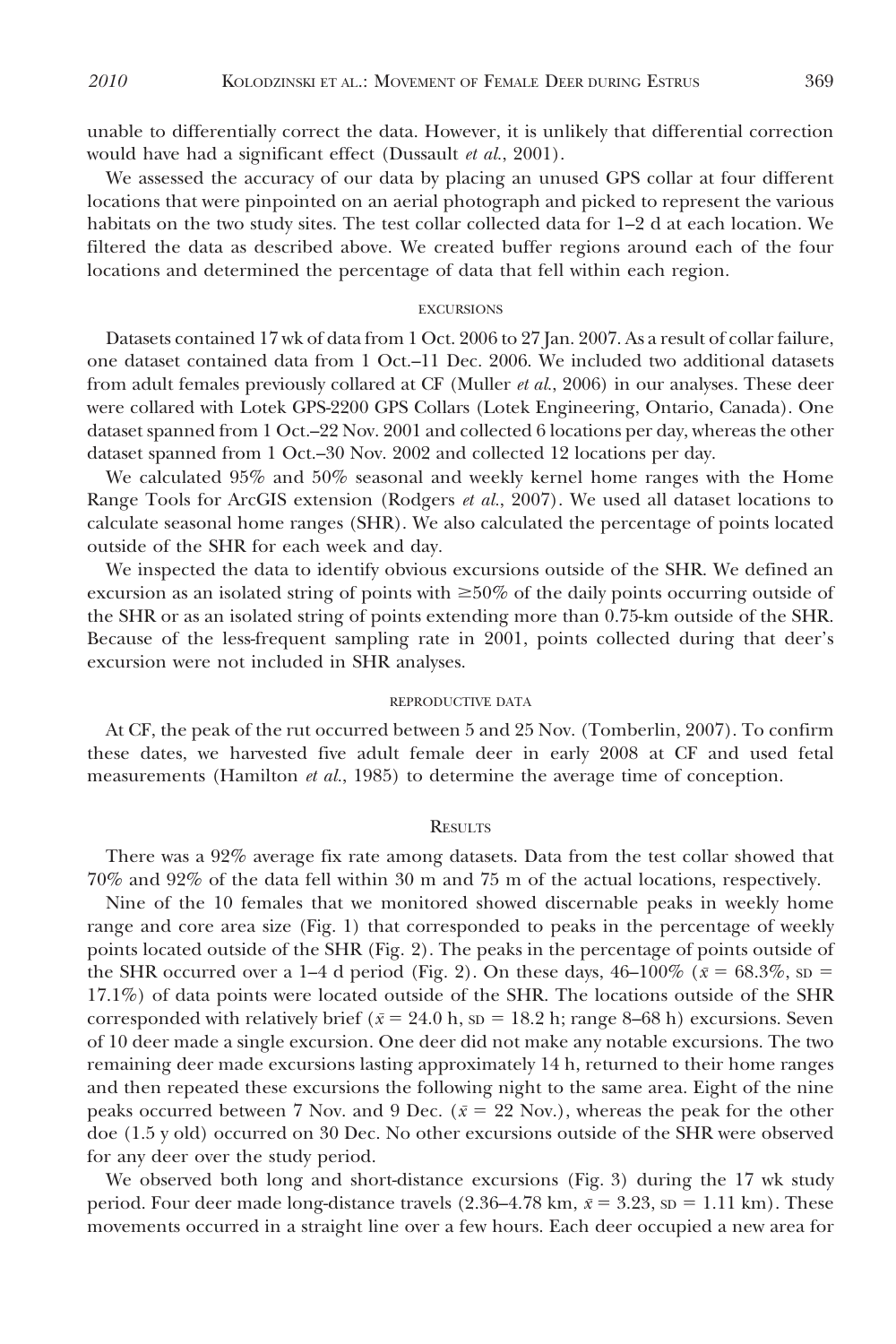

FIG. 1.—Example of weekly home range sizes (95% and 50% kernel) over the 17 wk study period (244 locations/wk) for Doe 173 at the Great Cypress Swamp, Delaware, 2006

several hours and then returned to their normal SHR. Two deer made long-distance excursions that crossed a 100–150 m wide embayment of the Chesapeake Bay. Shortdistance travels (0.57–1.05 km,  $\bar{x}$  = 0.86 km, sp = 0.20 km) were made by the remaining five individuals. These movements were characterized by travels to areas adjacent to the SHR. Deer also remained in these locations for a few hours and then returned to their normal home range.

Based on fetal measurements, we determined that conception had occurred between 6 and 23 Nov. ( $\bar{x} = 15$  Nov., n = 5).

#### **DISCUSSION**

Our data mimic those previously collected from low-density and/or unbalanced herds (Ozoga and Verme, 1975; Ivey and Causey, 1981; Holzenbein and Schwede, 1989; D'Angelo et al., 2004). However, if females used the most energy-efficient strategy to breed, the high densities and balanced sex ratios of our study sites would have suggested that females should have adopted a more sedentary breeding strategy (Ivey and Causey, 1981; Holzenbein and Schwede, 1989; Beier and McCullough, 1990). In contrast to expectations, we observed that most females made a single excursion outside of their home range during a time when conception might have occurred. Eight of the nine excursions occurred in mid- to late Nov. during the time of intense breeding activity. The exception came from the only yearling female in the study, who did not conduct an excursion until late Dec. Delayed conception, and hence late excursions, could be associated with a deer of that age (Ozoga and Verme, 1982).

Accordingly, we posit three hypotheses that may explain these movements: (1) increased harassment by rutting males during tending, (2) movements associated with hunting pressure, (3) mate selection by females.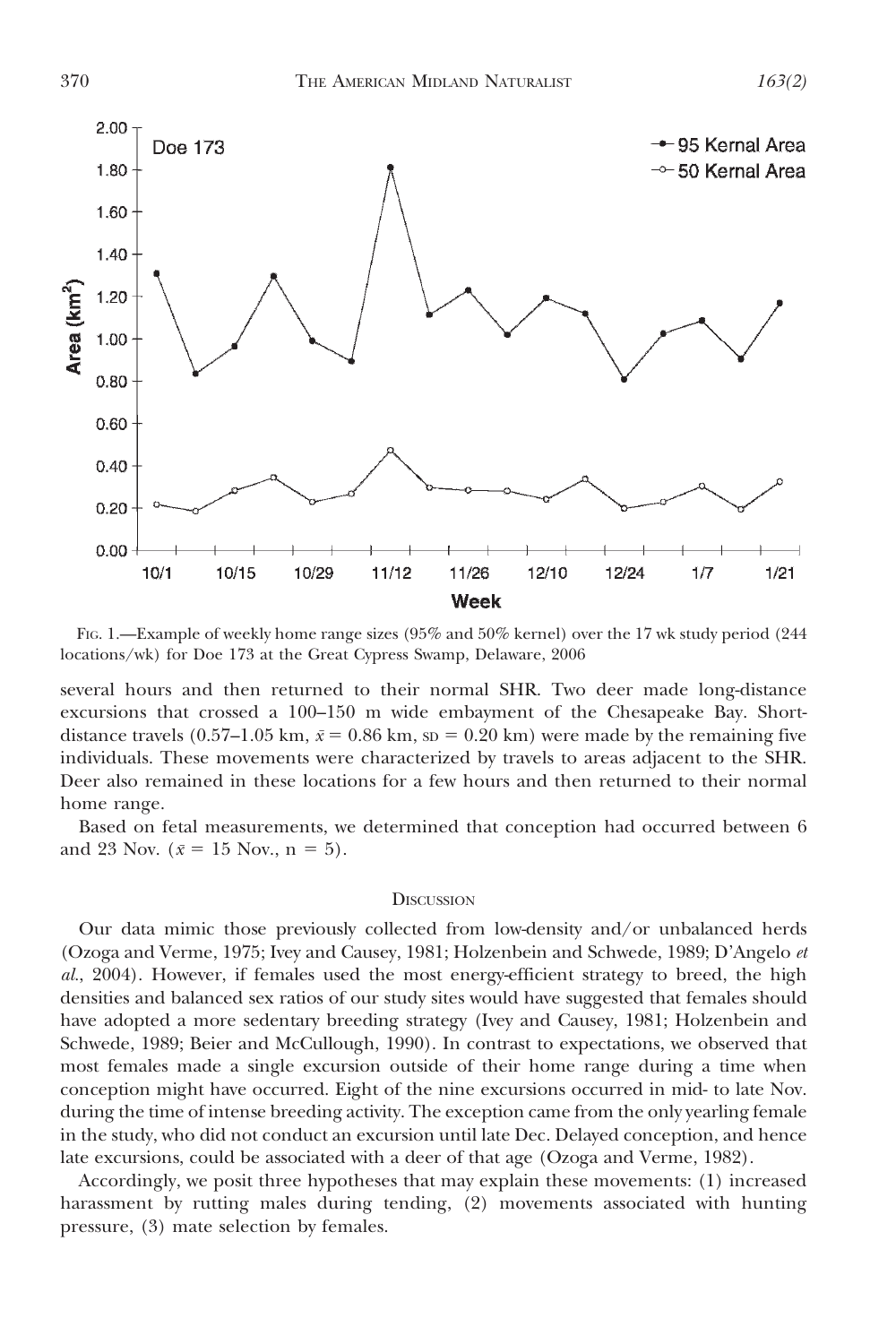

FIG. 2.—Percentage of locations outside of each adult female white-tailed deer's seasonal home range per day at Chesapeake Farms, Kent County, Maryland during 2001 (a), 2002 (b) and 2006 (c, e, g–i) and the Great Cypress Swamp, Sussex County, Delaware during 2006 (d, f, j). No significant excursion was identified for deer 153 ( j). Subfigure (i) represents data collected from a yearling doe on Chesapeake Farms

Because these excursions were rare and ubiquitous among the females, we believe that harassment or disturbances associated with hunting pressure is an unlikely cause. Huntingrelated excursions might be expected to occur over the entire hunting season. In addition, several of these excursions occurred before any major hunting activity. Sawyer et al. (1989) also documented similar excursions in a non-hunted population in Georgia.

Harassment by males outside of the tending phase of courtship would also be expected to occur on multiple occasions and to span most of the breeding season. Rather, these onetime excursions reliably correspond to the peak of the breeding season and the timing of conception. Although we cannot directly tie these events to the formation of tending bonds, it appears likely that conception occurred around the time of these movements. Our data do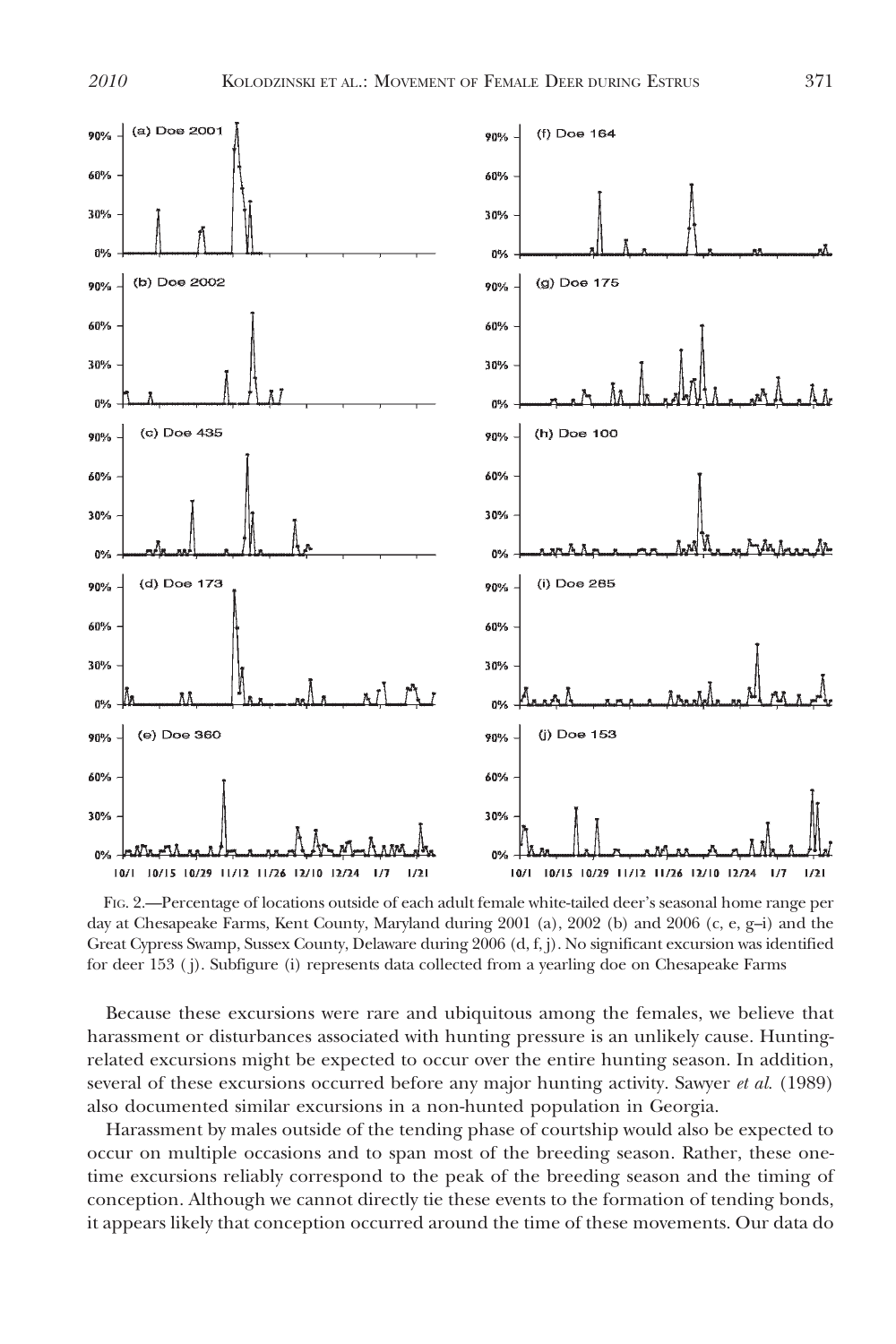

FIG. 3.—Examples of (a) long and (b) short-distance excursions outside of the seasonal 95% kernel area (solid black line) of two adult female white-tailed deer at the Great Cypress Swamp, Sussex County, Delaware during the 2006 breeding season. Individual data points represent observations during the week in which the excursion occurred

not let us evaluate whether the excursions are a result of tending behaviors between the sexes and selection for isolated breeding areas, or active searching for a suitable male by the females. However, the fact that these excursions tend to be relatively straight-line travels up to several kilometers outside of the females' normal home range suggests that active searching by the female is a plausible explanation.

Even in high-density herds with balanced sex-ratios, females might still need to search for prospective mates because the relative abundance of mature males to reproductively mature females may be low. If most males are preoccupied with receptive females, then females entering estrus may be forced to engage in active mate-searching behaviors. However, the fact that nine of the 10 females in our study displayed excursive behavior suggests that females may be engaging in discrete selection for the most reproductively fit breeding partner.

Although some previous studies have not reported similar movements (Ivey and Causey, 1981; Holzenbein and Schwede, 1989; Beier and McCullough, 1990), the relatively infrequent sampling schedules associated with traditional radio-telemetry may have failed to document these relatively brief movements. Our study, conducted with GPS technology, suggests that excursive movements associated with breeding behaviors of female deer may be more common than previously reported. Clearly, female deer in our study traveled outside of their home range around the time of conception. Both male and female deer have a vested interest in finding the best possible mate. While males commonly compete for